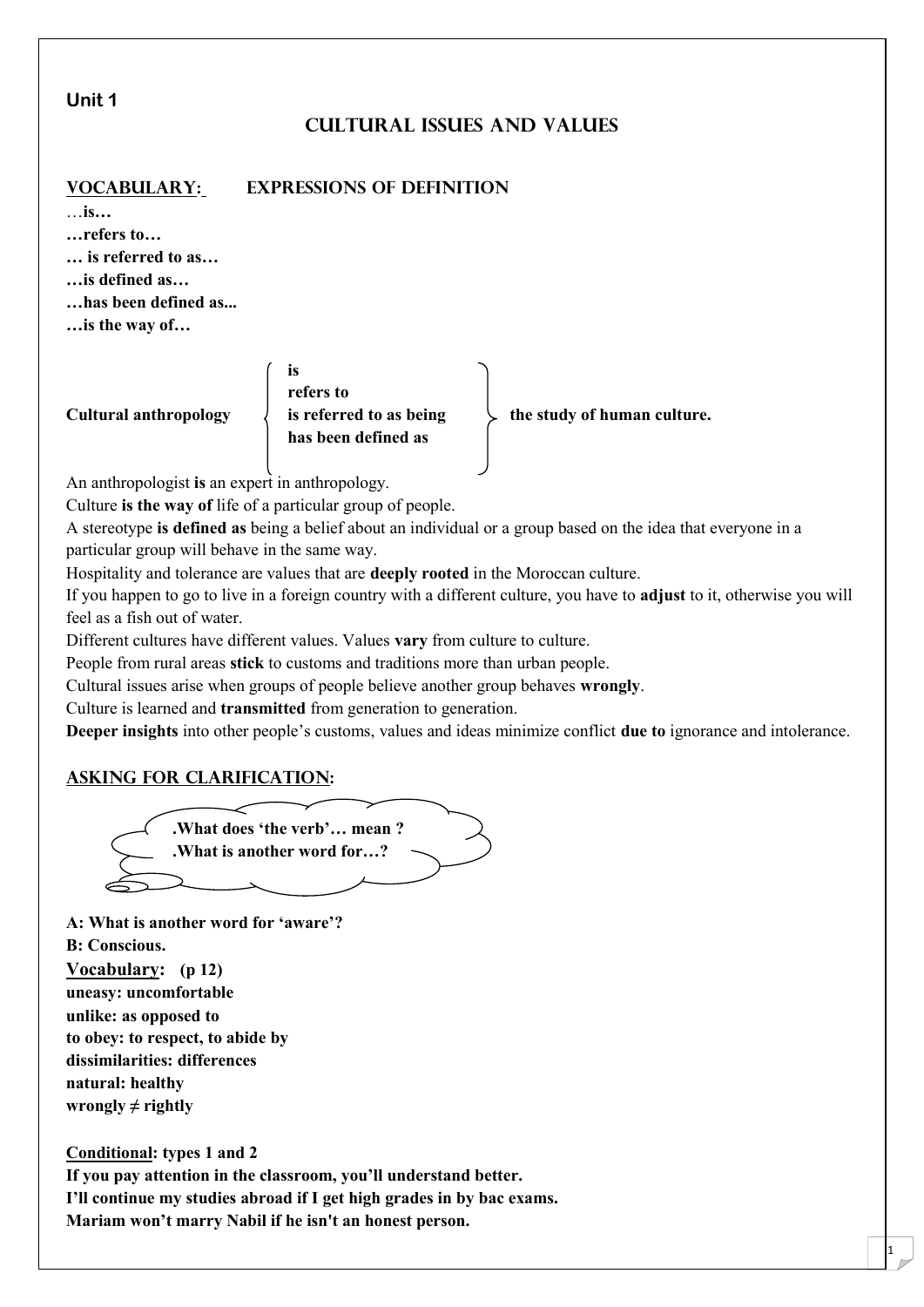**If I were you, I'd give up smoking.**

**We wouldn't have so many car accidents if both drivers and pedestrians were careful enough. If Souad had money, she could buy a new laptop.**

**Asking for, giving and responding to advice: (p 15)**

| <b>Asking for advice</b>        | <b>Giving Advice</b>         | <b>Responding to advice</b>      |
|---------------------------------|------------------------------|----------------------------------|
| What do you think I should do?  | I think you should           | That's a good idea. Thanks.      |
| What do you suggest?            | May be you should            | Thanks for your advice, but I    |
| What would you do if?           | It's best not to             | really                           |
| What's your advice for?         | It's a good idea not to      | Thank you for your advice, but I |
| What would you advise me to do? | Why don't you?               | really                           |
| How can I ?                     | If I were you, I would       | Sorry, I can't. I'm ing          |
| What's the best?                | You'd better (not)           | It sounds like a good idea.      |
| I don't know what to do.        | Whatever you do, don't       | Thanks, but I've already         |
| What should I do?               | You should(n't)/ought(n't)to | Thanks, but I doubt whether      |
|                                 |                              |                                  |

**Patient: I'm afraid I'm putting on weight, doctor. What do you think I should do?**

**Doctor: It's a good idea not to eat between meals and you'd better exercise at least three times**

**a week. May be you should eat more vegetables and less fatty food.**

**Patient: It sounds like a good idea! Thanks for your advice, doctor.**

#### **Vocabulary: (18)**

| <b>ADJECTIVE</b> | <b>MEANING</b>                    |
|------------------|-----------------------------------|
| ambitious        | hardworking, aspiring             |
| broad-minded     | open-minded                       |
| capable          | competent, effective              |
| cheerful         | light-hearted, joyful             |
| forgiving        | willing to forgive others         |
| helpful          | working for the welfare of others |
| honest           | sincere, truthful                 |
| imaginative      | daring, creative                  |
| independent      | self-reliant                      |
| logical          | consistent, rational              |
| polite           | courteous, well-mannered          |
| self-controlled  | self-disciplined                  |
| courageous       | standing up for your beliefs      |

**Expressing lack of understanding, interrupting and asking for clarification**:

| <b>Expressing lack of understanding</b>     | Interrupting                         | <b>Asking for clarification</b>                  |
|---------------------------------------------|--------------------------------------|--------------------------------------------------|
| Could you say that again / repeat please?   | Excuse me                            | What do you mean by?                             |
| I beg your pardon?                          | Sorry, but                           | Do you mean?                                     |
| I'm not quite sure I follow you.            | Excuse me for interrupting           | I'm not quite with you. What do you mean?        |
| I'm not quite sure I know what you mean.    | May I interrupt for a moment?        | Could you clarify that, please?                  |
| I beg your pardon, but I don't quite        | Can I add something?                 | Could you be more explicit?                      |
| understand.                                 | Can I say something here?            | Could you explain what you mean by?              |
| I don't quite see what you mean, I'm        | I'd like to say something, if I may? | Could you possibly give us an example?           |
| afraid.                                     | Can I ask a question?                | I wonder if you could say that in a different    |
| Sorry, I didn't quite hear what you said.   | May I ask a question?                | way?                                             |
| I'm not quite sure I got your point.        |                                      | Could you be a little bit more specific, please. |
| Sorry, I didn't get your point, I'm afraid. |                                      |                                                  |
| I don't quite see what you're getting at.   |                                      |                                                  |
|                                             |                                      |                                                  |

**Expressions for clarifying one's point / idea:**